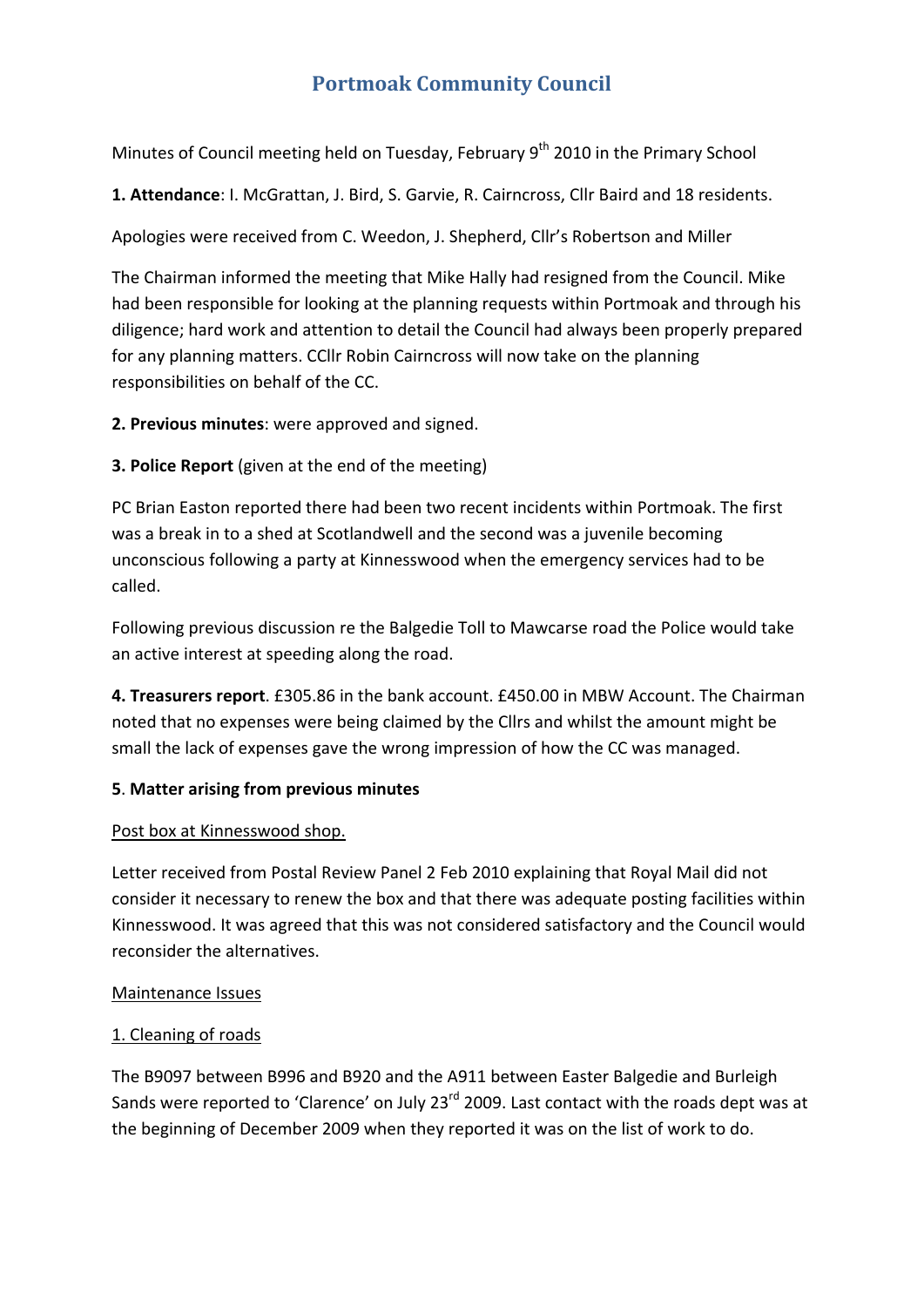No cleaning has taken place. Parts of the road on the Vane Farm road now look as though repairs are warranted. Vane Farm attracts a large number of visitors and it was felt that the state of the road was not a welcoming sight.

# 2. Hedge alongside playing field, Bishop Terrace, Kinnesswood.

Reported to Clarence October  $26<sup>th</sup>$  2009. Hedge has been cut but no response to safety aspect of crossing the road. Contacted P&KC and requested update.

# Payment of School lets.

P&KC agreed to increase the administrative allowance for this year and also to increase the allowance in future years by the RPI as at April 1st

# **6. Subcommittee reports**

# Paths Group

Following the MBW sponsorship there was sufficient money to have the grass cut for this year. The sponsors would be receiving their certificates shortly.

There had been progress on the path between the Golf Club and Church. Missives have been exchanged and Deeds of Disposition had now been sent out. It should not be very long before the land in question is Council owned.

Signage for the MBW is complete, the cost of the work is covered by a grant.

# Planning Group

The following applications were applicable to the area and were up to date at time of meeting.

- 1. 10/00145/FLL, Post Office House, Main Street, Kinnesswood. Erection of conservatory.
- 2. 10/00044/FLL, Portmoak Airfield, Erection of glider storage shed.
- 3. 10/00042/FLL, 8 Bishop Terrace, Formation of Balcony and access stair.
- 4. 09/02185/IPL, Land at Newlands Farm, Erection of dwellinghouse.

No comments would be made on the above.

A resident informed the meeting that the winch at Portmoak Airfield will be changed and will now be fuelled by LPG. Storage facilities will require planning approval.

# Management Group

Traffic calming, no further news.

# **7. Cllr reports**

Cllr Baird reported that the severe weather had tested the P&KC resources but overall it had been a satisfactory outcome.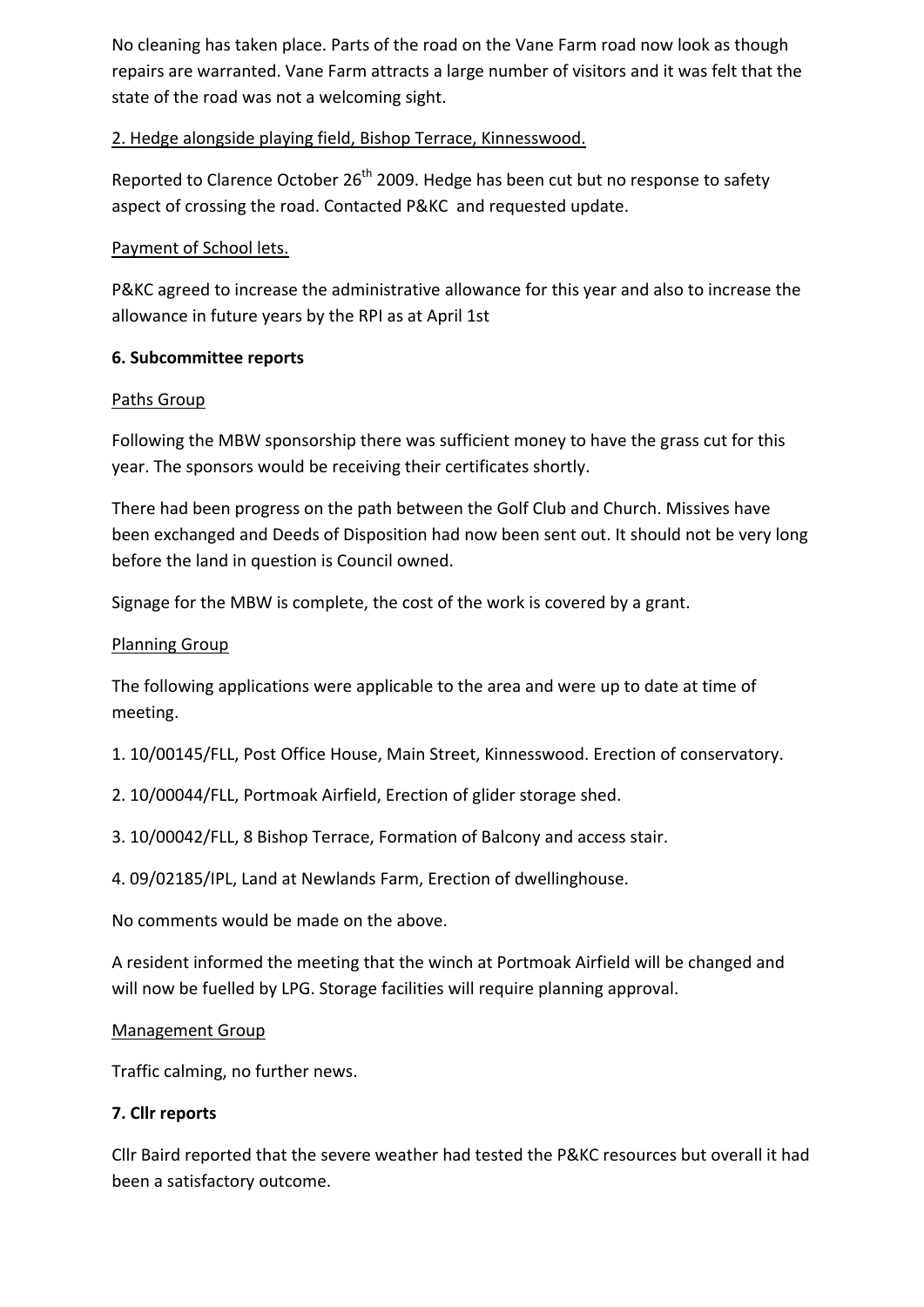#### **8. AOCB**

1. A resident raised a question on whether the current development at Scotlandwell contained affordable housing. Plans available showed that there were 4 affordable housing units agreed for the site.

Post Meeting Note: details of P&KC affordable housing policy can be found at:‐

www.pkc.gov.uk/Planning+and+the+environment/Planning/Development+plan/Developme nt+plan+‐+background+information+and+studies/Planning+policies/Planning+policies+‐ +additional+guidance/Affordable+Housing.htm

2. The condition of the road between Balgedie Toll and Mawcarse was raised again but this time under the safety aspect of horses using the road. The surface of the road was not considered appropriate for use by horses and provided very little cohesion for the animals. This together with the icy conditions of late and the speeding traffic produced an unsafe set of circumstances. Cllr Baird agreed to look into all the matters raised.

3. A resident raised the issue of dog fouling especially in the vicinity of the school. It was suggested that parents were bringing their dogs with them when collecting their children from school and allowing their dogs to defecate in this area. This problem seemed to be more of an issue when the snow was lying.

Cllr Baird suggested that irresponsible dog owners should be named and shamed, however, short term it was agreed to discuss the subject with the Head Teacher.

Post Meeting Note: this was discussed with the Head Teacher after the meeting and she agreed to promote a responsible response with dog owners.

4. The meeting was informed that it was planned to remove gorse and bracken on Bishop Hill sometime this summer. The gorse would be manually cut and burnt in specified areas and the bracken would be sprayed by helicopter, it was known that bracken was carcinogenic when in full frond.

Mention was also made of similar problems which would have to be addressed by the Management Group of Stephen's field area when this was given over to the Community with a particular concern on the ragwort growing in the field.

It was accepted that it was unlikely that the field would be given to the Community until planning formalities had been completed on the rest of the Whitecraigs planned building area but contact will be made with regard to interim maintenance of the field.

5. A resident requested that at the next CC meeting, Policy 49 of the new Development Plan could be discussed. With particular inference on the extension requested by the Scottish Gliding Union and how this affects local landowners.